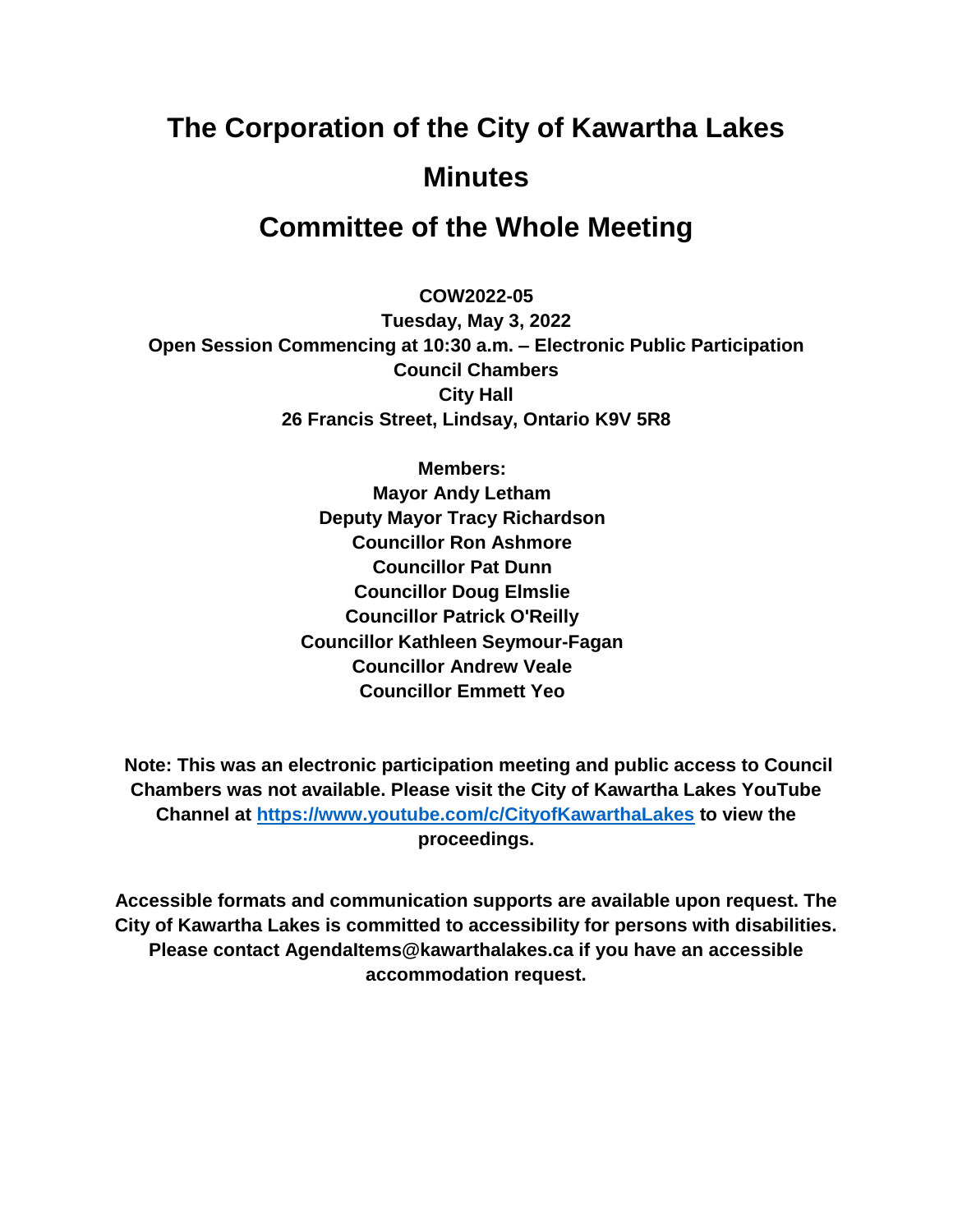# **1. Call to Order**

Mayor Letham called the Meeting to order at 10:30 a.m. Deputy Mayor T. Richardson and Councillors R. Ashmore, P. Dunn, D. Elmslie, P. O'Reilly and A. Veale were in attendance in Council Chambers.

Councillor E. Yeo was in attendance electronically.

Councillor K. Seymour-Fagan was absent.

CAO R. Taylor, City Clerk C. Ritchie, Deputy Clerk S. O'Connell, Deputy Clerk J. Watts, Paramedic Chief R. Mellow, Executive Assistant to Paramedic Services A. Stevens, Deputy Chief of Operations P. Bromfield, Fire Chief T. Jones, Deputy Fire Chief C. Smith and Executive Assistant to Fire Services V. Knights were in attendance in Council Chambers.

Directors R. Holy, B. Robinson, J. Rojas, C. Shanks, J. Stover, R. Sutherland, City Solicitor R. Carlson, Planner II J. Derworiz, Manager of Corporate Assets A. Found, manager of Realty Services S. Dyer, Economic Development Officer - Heritage Planning E. Turner and Manager of Technical Services M. Farquhar were also in attendance electronically.

# **2. Adoption of Agenda**

# **CW2022-107**

**Moved By** Councillor Elmslie **Seconded By** Councillor Dunn

**That** the Agenda for the Committee of the Whole of Tuesday, May 3, 2022, be adopted as circulated and with the following amendment:

Deletion:

Item 5.2 Deputation by Sarah Duncan, of Forbes Bros. Ltd., and Cyrus Ghassabeh, of Forbes Bros. Ltd., Regarding Access to a Proposed Xplornet Communications Tower Site at 892 Cambray Road

**Carried**

# **3. Disclosure of Pecuniary Interest**

There were no declarations of pecuniary interest disclosed.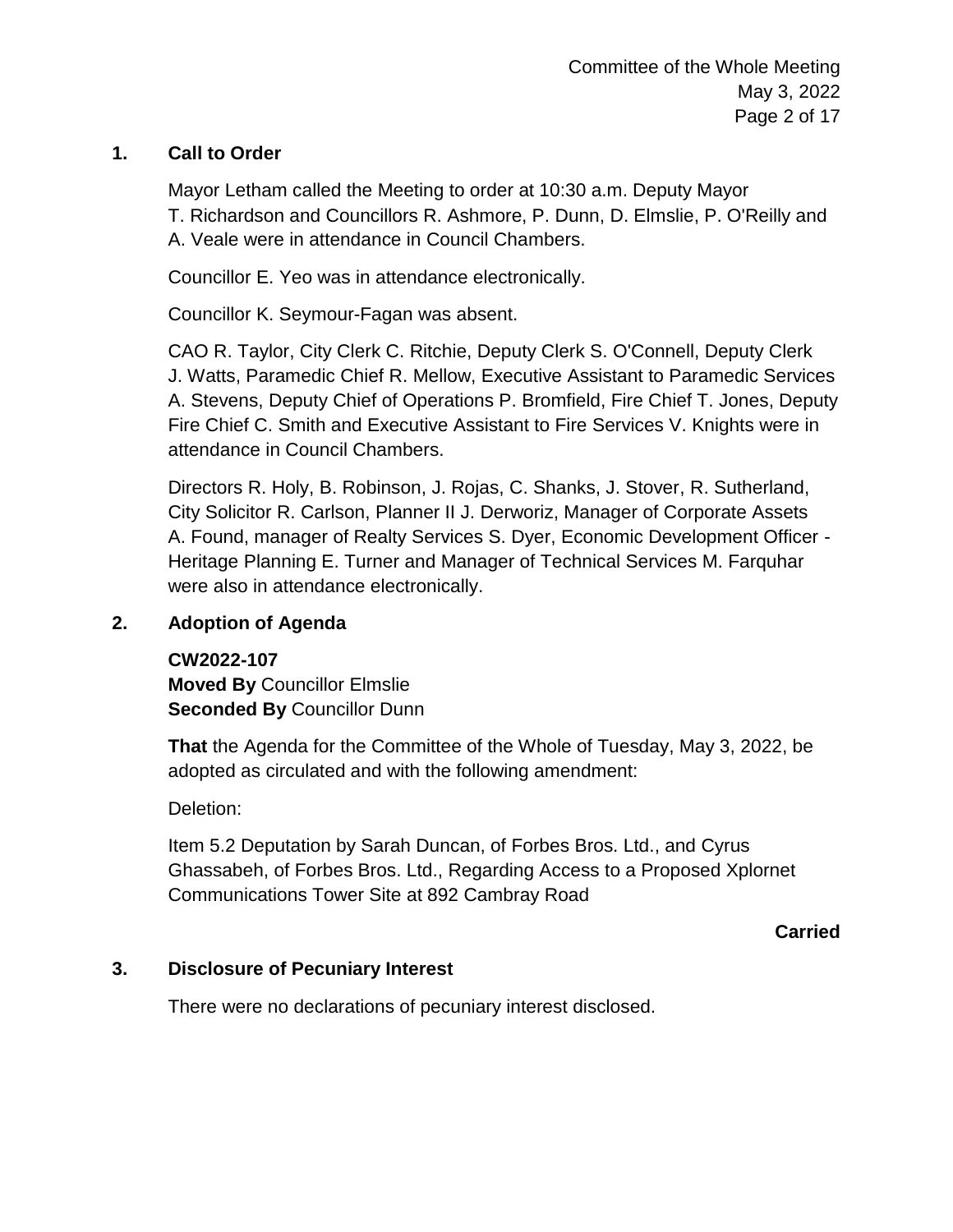#### **4. Presentations**

4.1 COW2022-05.4.1

**Paramedic Services Key Performance Indicators Presentation** Randy Mellow, Paramedic Chief

Chief Mellow provided an overview of the 2021 key performance indicators for Paramedic Services. The overview included detail surrounding response times, staffing levels and also highlighted the City's Paramedicine Program.

**CW2022-108 Moved By** Councillor Dunn **Seconded By** Councillor Elmslie

**That** the presentation by Randy Mellow, Paramedic Chief, **regarding Paramedic Services Key Performance Indicators**, be received; and

**That** this recommendation be brought forward to Council for consideration at the next Regular Council Meeting.

#### **Carried**

4.1.1 Report EMS2022-001

**Paramedic Service Operations Key Performance Indicators** Randy Mellow, Paramedic Chief

#### **CW2022-109**

**Moved By** Deputy Mayor Richardson **Seconded By** Councillor Veale

**That** Report EMS2022-001, **Paramedic Service Operational Key Performance Indicators**, be received; and

**That** this recommendation be brought forward to Council for consideration at the next Regular Council Meeting.

**Carried**

4.2 COW2022-05.4.2

**Fire Master Plan Update** Terry Jones, Fire Chief Cameron Smith, Deputy Fire Chief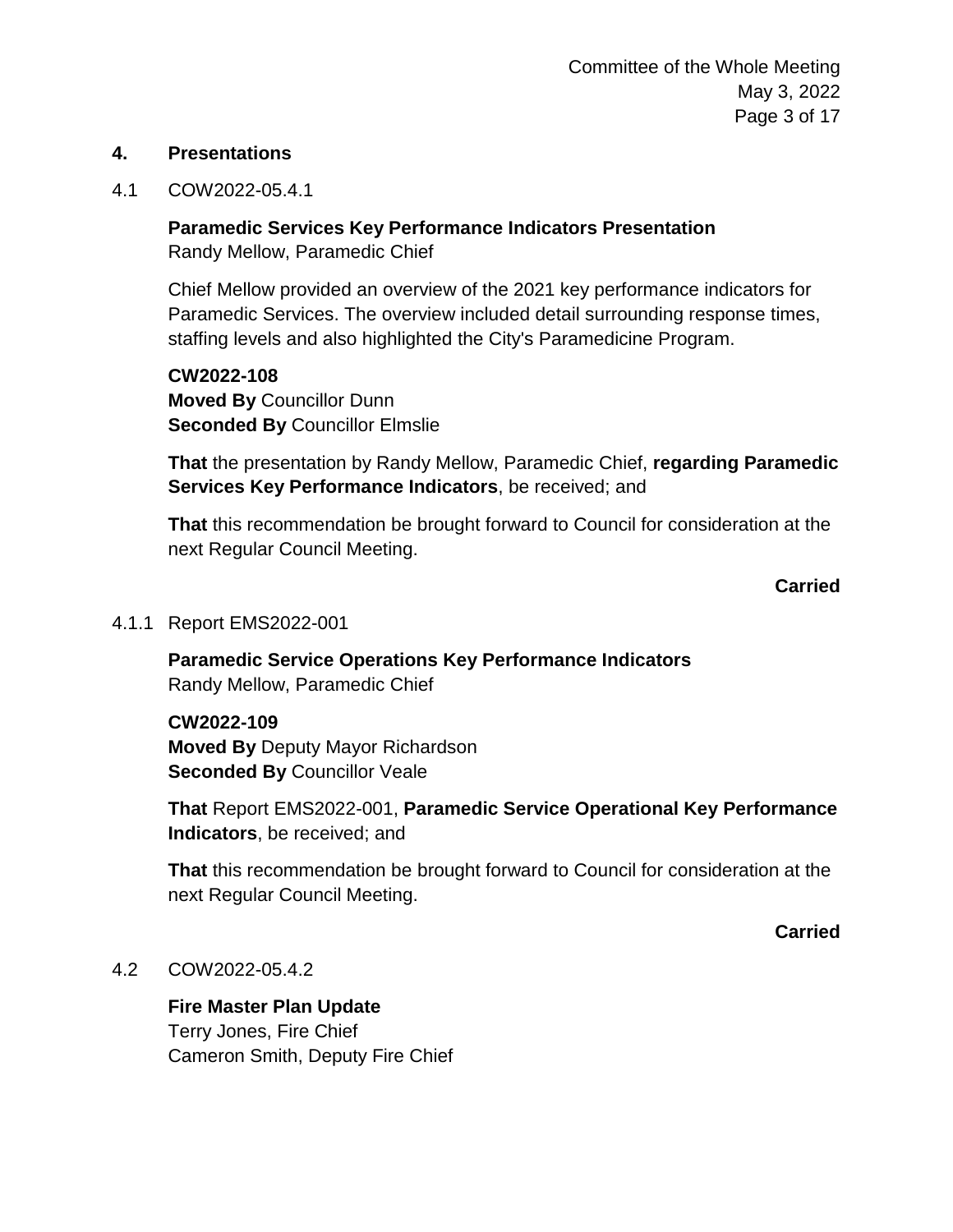Committee of the Whole Meeting May 3, 2022 Page 4 of 17

Chief Jones and Deputy Chief Smith provided an update on the Fire Master Plan. The overview included detail surrounding the Health and Well Being Strategy for Fire Services, the Fire Station Strategy, highlights of the Fire Master Plan and the Modernization Review for Fire Services.

The Meeting recessed at 12:06 p.m. and reconvened at 1:00 p.m.

**CW2022-110 Moved By** Councillor Ashmore **Seconded By** Councillor O'Reilly

**That** the presentation by Terry Jones, Fire Chief, and Cameron Smith, Deputy Fire Chief, **regarding the Fire Master Plan Update**, be received; and

**That** this recommendation be brought forward to Council for consideration at the next Regular Council Meeting.

**Carried**

# **5. Deputations**

5.1 COW2022-05.5.1

**Proposed Sale of the Unopened Road Allowance Between 31 and 39 Fox Beach Lane, Carden (relating to Item 8.1 on the Agenda)** Luke Kumar Lev Golinsky

Luke Kumar and Lev Golinsky spoke against the proposed sale of the unopened road allowance between 31 and 39 Fox Beach Lane; they requested that the City retain the unopened road allowance leading to water so that residents can use it as an access to water.

**CW2022-111 Moved By** Deputy Mayor Richardson **Seconded By** Councillor Elmslie

**That** the deputation of Luke Kumar and Lev Golinsky, regarding the Proposed Sale of the Unopened Road Allowance Between 31 and 39 Fox Beach lane, Carden, be received; and

**That** this recommendation be brought forward to Council for consideration at the next Regular Council Meeting.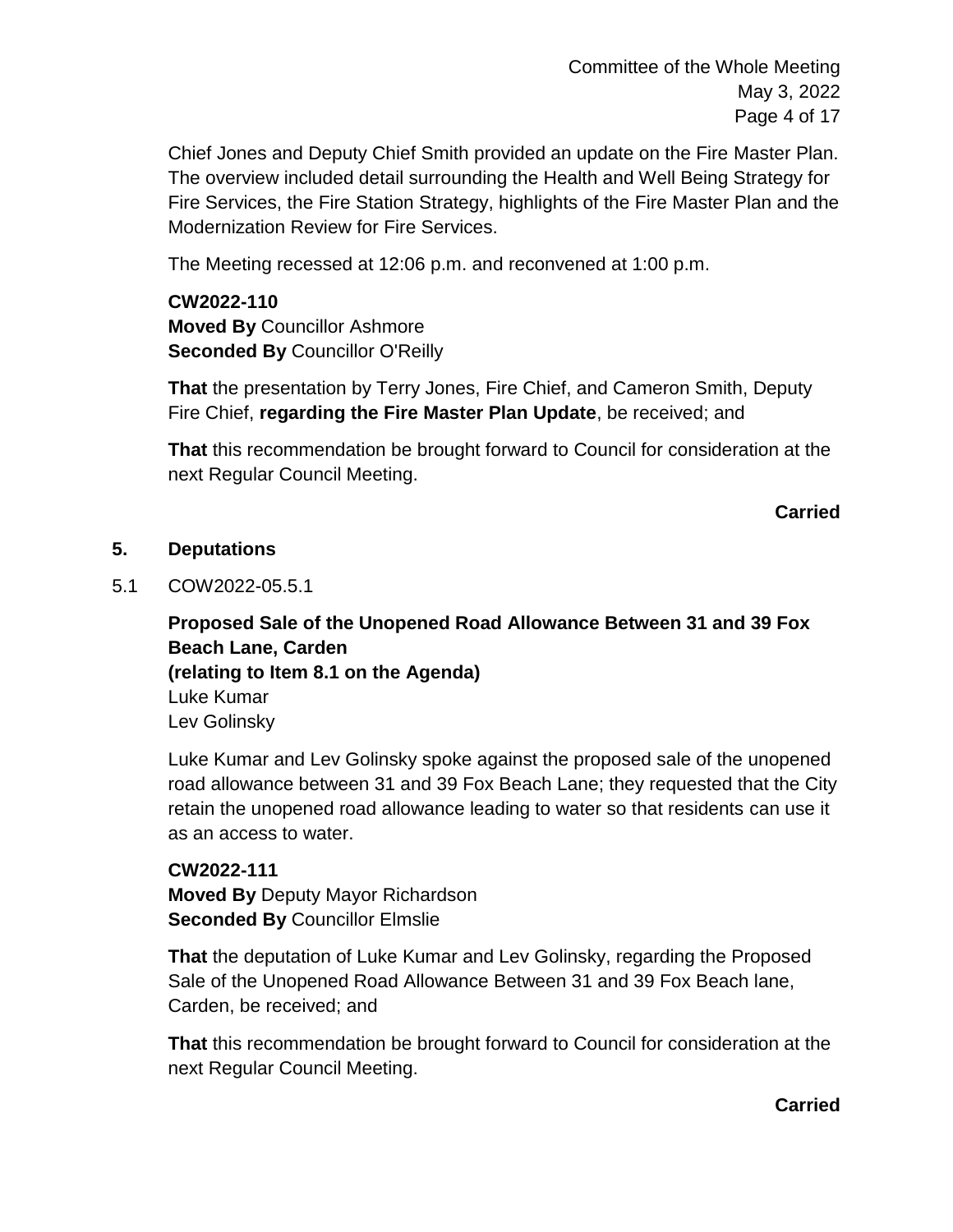5.2 COW2022-05.5.2

# **Access to a Proposed Xplornet Communications Tower Site at 892 Cambray Road**

Sarah Duncan, Forbes Bros. Ltd. Cyrus Ghassabeh, Forbes Bros. Ltd.

This Deputation was deleted from the Agenda.

5.3 COW2022-05.5.3

# **Lindsay Ops Landfill Future Infrastructure and Operations Study (relating to Items 7.4 and 7.4.1 on the Agenda)** David Webb

David Webb outlined that Council has numerous projects underway pertaining to waste management and recommended that Council review the subject matter in its entirety rather than through individual projects. Mr. Webb also provided suggestions that could be implemented to alleviate traffic congestion at the Lindsay Ops Landfill.

**CW2022-112 Moved By** Councillor Elmslie **Seconded By** Councillor Ashmore

**That** the deputation of David Webb, **regarding Lindsay Ops Landfill Future Infrastructure and Operations Study**, be received; and

**That** this recommendation be brought forward to Council for consideration at the next Regular Council Meeting.

# **Carried**

# **6. Correspondence**

- **7. Presentations**
- 7.1 COW2022-05.7.1

# **Environmental Hero Awards Presentation**

Deputy Mayor Richardson Pat Warren, Chair, City of Kawartha Lakes Environmental Advisory Committee

Deputy Mayor Richardson congratulated the 2021 Environmental Hero Award recipients: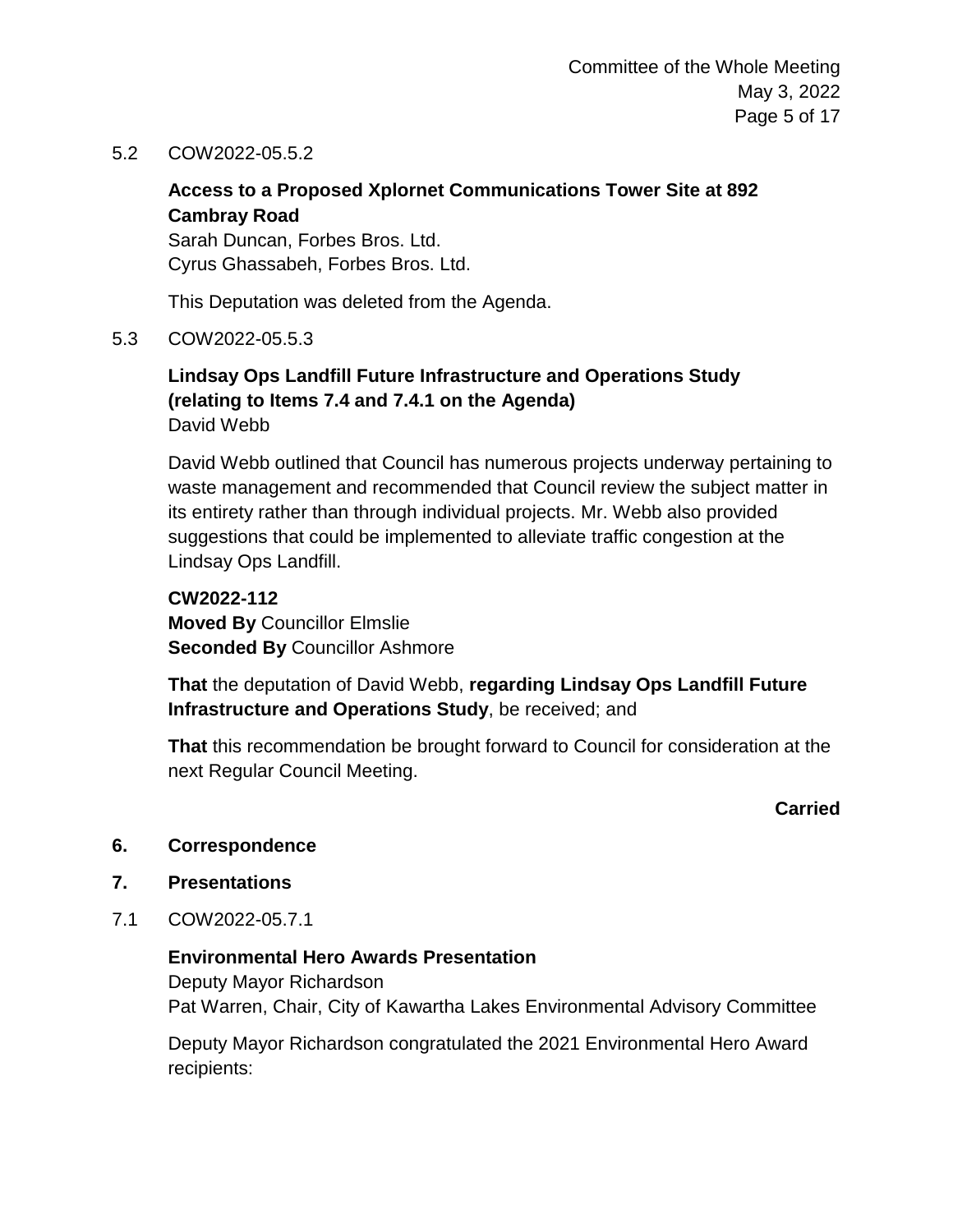- Marnie Callaghan, Sherry Sutton and Elayne Windsor of the Kawartha Trans Canada Trail Association
- Richard and Sandy Gauder of the Plant a Forest Initiative
- John Ireland of the Urban Canopy Project
- Jenny Connell and Jessica Moynes of Kawartha Unwrapped
- Julia Taylor of Country Cupboard
- Potash Creek Farm
- Three Forks Farm
- Field Sparrow Farms
- Lindsay Brownies, 6th Branch
- 7.2 COW2022-05.7.2

# **Supportive Housing Program Update**

Rod Sutherland, Director of Human Services Lois Powers, Executive Director, John Howard Society of Kawartha Lakes and **Haliburton** 

Rod Sutherland, Director of Human Services, and Shannon Speirs, Assistant Executive Director for the John Howard Society of Kawartha Lakes and Haliburton, provided an update on the Supportive Housing Program. The overview included an introduction of the ReSet Program which will be a collaboration with the John Howard Society to provide support services to residents within Kawartha Lakes Housing Programs.

**CW2022-113 Moved By** Deputy Mayor Richardson **Seconded By** Councillor O'Reilly

**That** the presentation by Rod Sutherland, Director of Human Services, and Lois Powers, Executive Director of John Howard Society of Kawartha Lakes and Haliburton, **regarding a Supportive Housing Program Update**, be received; and

**That** this recommendation be brought forward to Council for consideration at the next Regular Council Meeting.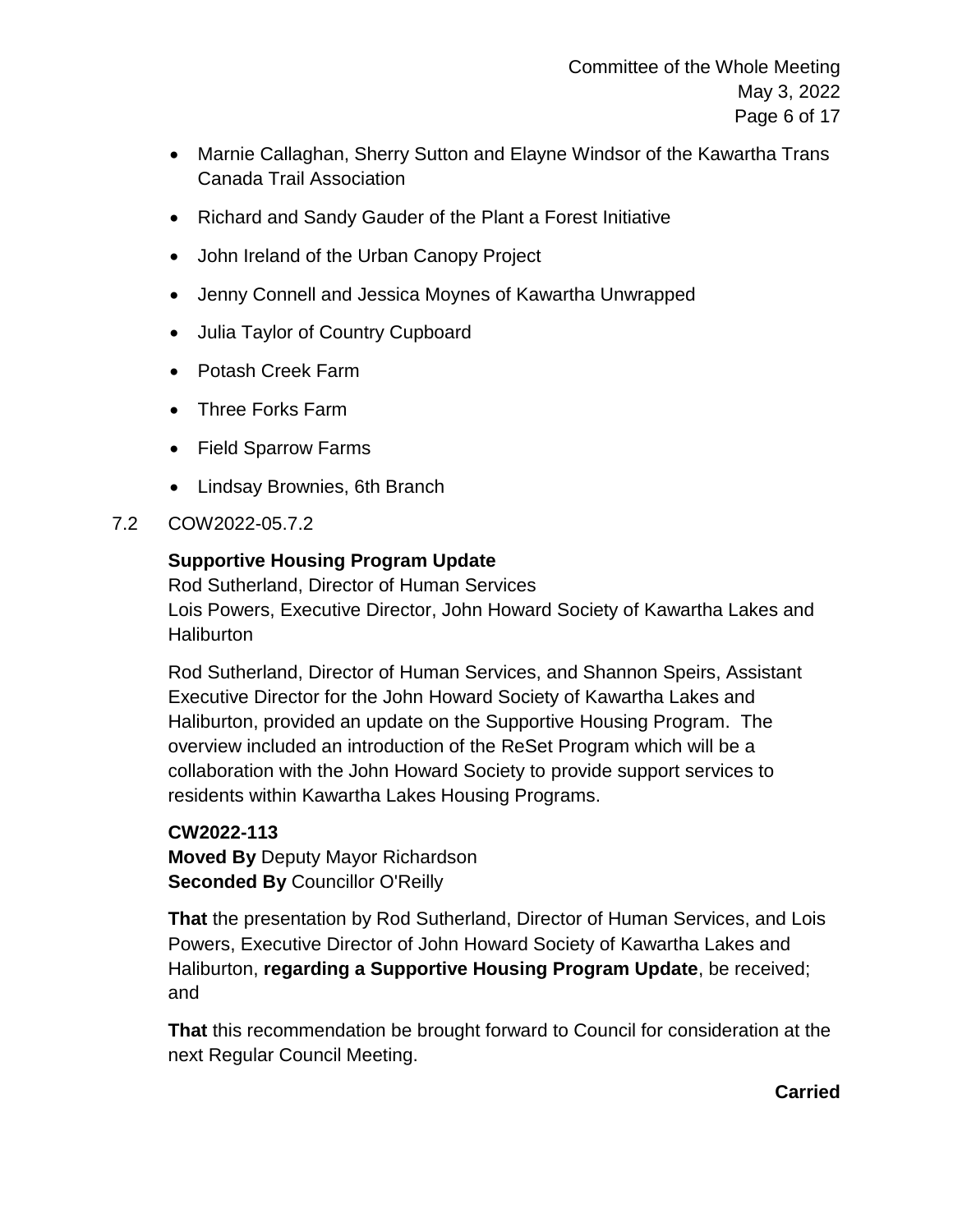Committee of the Whole Meeting May 3, 2022 Page 7 of 17

7.2.1 Report HH2022-003

**Supportive Housing Update** Michelle Corley, Housing Services Manager Kirstin Maxell, CEO, Kawartha Lakes Haliburton Housing Corporation

**CW2022-114 Moved By** Councillor Elmslie **Seconded By** Councillor Dunn

**That** Report HH2022-003, **Supportive Housing Update**, be received; and

**That** this recommendation be brought forward to Council for consideration at the next Regular Council.

**Carried**

# 7.3 COW2022-05.7.3

# **Rural Zoning By-Law Consolidation Project Presentation**

Jonathan Derworiz, Planner II Matthew Rodrigues, Project Planner, WSP Canada Inc.

Jonathan Derworiz, Planner II, and Matthew Rodrigues, Project Planner with WSP Canada Inc., provided an overview on the Rural Zoning By-Law Consolidation Project and provided an update on the current status of the project. Mr. Derworiz and Mr. Rodrigues outlined that they are anticipating that a second draft of the zoning by-law will available in Spring of 2022, with public consultation to commence in July of 2022.

**CW2022-115 Moved By** Councillor Veale **Seconded By** Councillor Yeo

**That** the presentation by Jonathan Derworiz, Planner II, and Matthew Rodrigues, Project Planner, WSP Canada Inc., regarding the Rural Zoning By-Law Consolidation Project, be received; and

**That** this recommendation be brought forward to Council for consideration at the next Regular Council Meeting.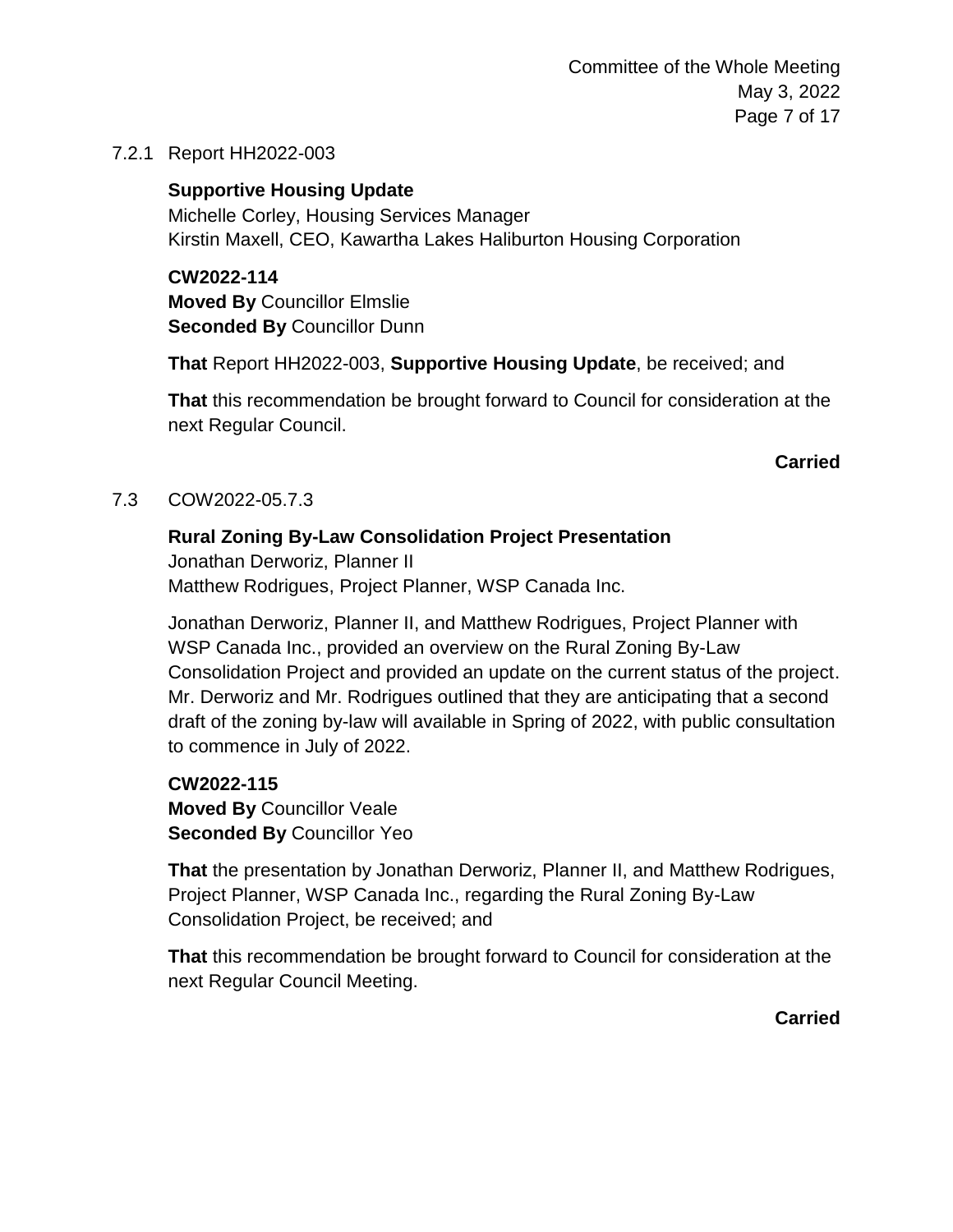# 7.4 COW2022-05.7.4

# **Lindsay Ops Landfill Future Infrastructure and Operations Study Presentation**

Adam Found, Manager of Corporate Assets Paul Mulholland, WSP Canada Inc.

Adam Found, Manager of Corporate Assets, and Paul Mulholland, of WSP Canada Inc., provided an overview of the Lindsay Ops Landfill Future Infrastructure and Operations Study. The overview included detail surrounding current issues and deficiencies that are being experienced at the Lindsay Ops Landfill and an overview of operational and infrastructure upgrade options that could be implemented to address current issues and account for future growth at the Lindsay Ops Landfill.

# **CW2022-116 Moved By Councillor Elmslie Seconded By Councillor Yeo**

**That** the presentation by Adam Found, Manager of Corporate Assets, and Paul Mulholland, WSP Canada Inc., **regarding the Lindsay Ops Landfill Future Infrastructure and Operations Study**, be received; and

**That** this recommendation be brought forward to Council for consideration at the next Regular Council Meeting.

#### **Carried**

# 7.4.1 Report CA2022-004

**Future Infrastructure and Operations Study for Lindsay Ops Landfill** Adam Found, Manager of Corporate Assets Tauhid Khan, Asset Management Coordinator

**CW2022-117 Moved By** Councillor Dunn **Seconded By** Councillor Elmslie

**That** Report CA2022-004, **Lindsay-Ops Landfill Future Infrastructure and Operations Study**, be received; and

**That** this recommendation be brought forward to Council for consideration at the next Regular Council Meeting.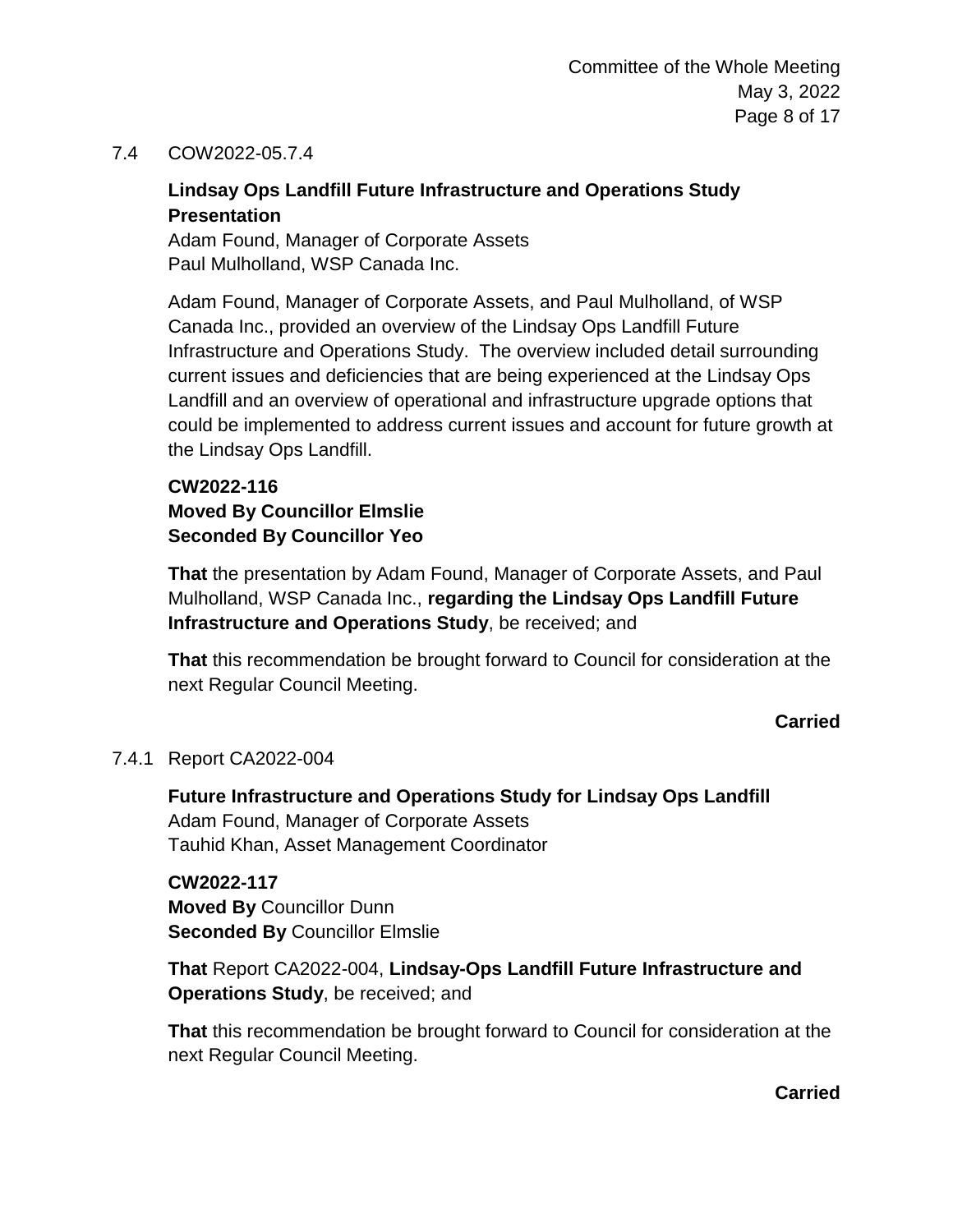# **CW2022-118 Moved By** Councillor Dunn **Seconded By** Councillor O'Reilly

**That** the Lindsay-Ops Landfill Future Infrastructure and Operations Study, attached as Appendix A to Report CA2022-004, be endorsed;

**That** Recommendations B and C identified in the aforesaid study, and as summarized in the capital plan outlined in Table 1 of Report CA2022-004, be approved for the purposes of planning and budgeting;

**That** the growth-related components of capital needs arising from the foregoing approvals be financed by development charges to the extent permitted by applicable legislation; and

**That** this recommendation be brought forward to Council for consideration at the next Regular Council Meeting.

**Carried**

The Meeting recessed at 3:18 p.m. and reconvened at 3:28 p.m.

# **8. Reports**

8.1 RS2022-031

**Proposed Surplus Declaration, Closure and Sale of a Portion of Road Allowance and Shoreline Road Allowance adjacent to 31 and 39 Fox Beach Road, Carden** Christine Oliver, Law Clerk - Realty Services

**CW2022-119 Moved By** Councillor Yeo **Seconded By** Councillor O'Reilly

**That** Report RS2022-031, **Proposed Surplus Declaration, Closure and Sale of a Portion of Road Allowance and Shoreline Road Allowance adjacent to 31 and 39 Fox Beach Road, Carden**, be received;

**That** the subject property, being a portion of the road allowance and shoreline road allowance adjacent to 31 and 39 Fox Beach Lane, Carden and legally described as Road Allowance between Concession 3 and 4, Lying South of Part 1 on 57R-8100, in the Geographic Township of Carden, City of Kawartha Lakes, be declared surplus to municipal needs;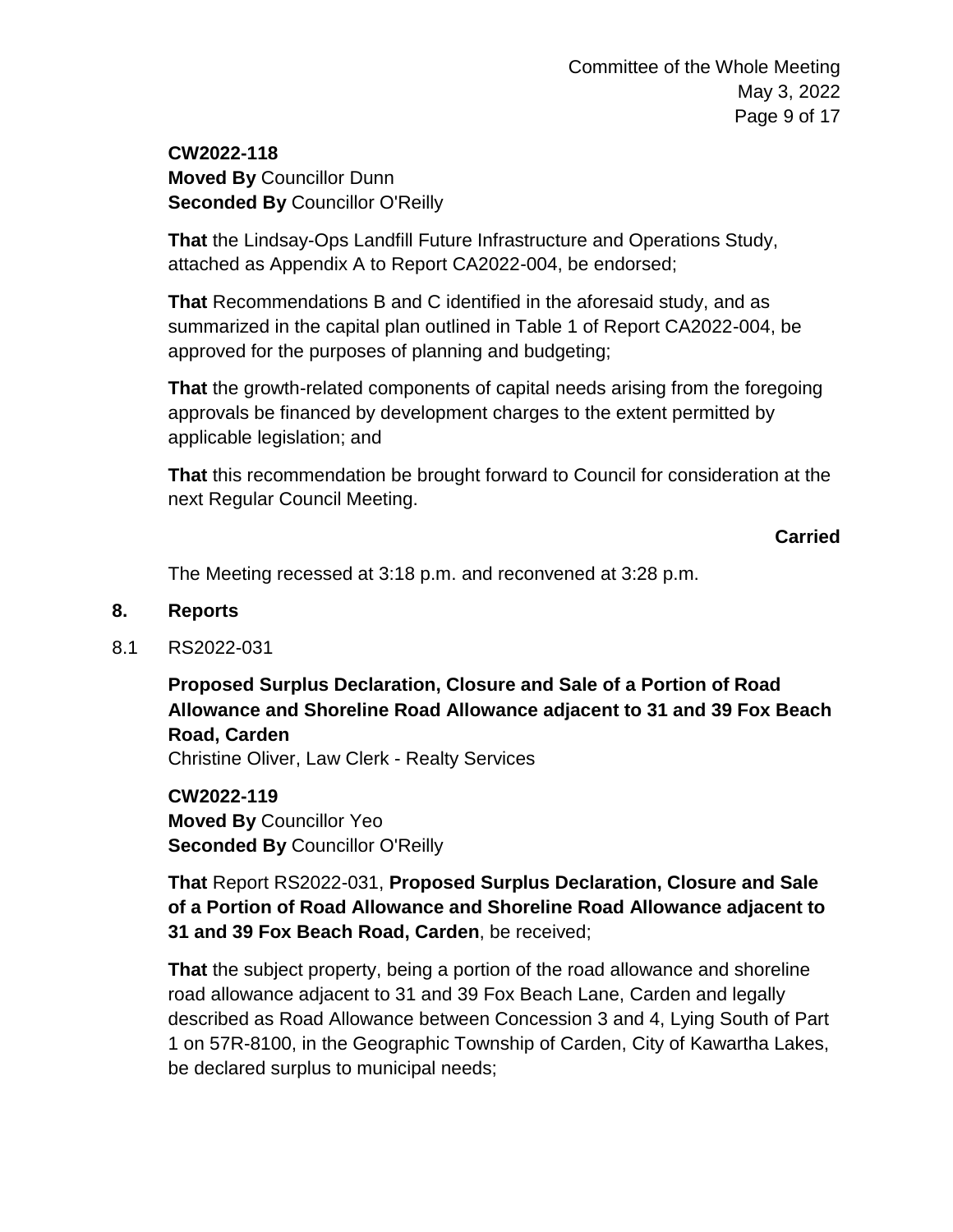Committee of the Whole Meeting May 3, 2022 Page 10 of 17

**That** the closure of the portion of road allowance and shoreline road allowance to the adjoining landowners be supported, in principal, in accordance with the provisions of By-law 2018-020, as amended, and the Municipal Act, 2001, and subject to the parties entering into a conditional Agreement of Purchase and Sale;

**That** Council set the value of the interior road allowance at the higher of the appraised value or the minimum set price of \$15.00 per linear foot of road allowance;

**That** Council set the value of the shoreline road allowance at the higher of the appraised value or the minimum set price of \$23.00 per linear foot of shoreline road allowance adjacent to a lake;

**That** staff be directed to commence the process to stop up and close the said portions of road allowance and shoreline road allowance;

**That** a by-law (with any amendments deemed necessary) to close the road and authorize its disposition shall be passed if appropriate;

**That** a deeming by-law be passed contemporaneously with the disposition bylaw, if necessary;

**That** the Mayor and Clerk be authorized to sign all documents to facilitate the road closing and conveyance of the lands; and

**That** this recommendation be brought forward to Council for consideration at the next Regular Council Meeting.

# **Carried**

#### 8.2 RS2022-032

**Proposed Surplus Declaration, Closure and Sale of a Portion of Road Allowance Adjacent to 8 Mitchell Drive, Emily** Christine Oliver, Law Clerk - Realty Services

**CW2022-120 Moved By** Deputy Mayor Richardson **Seconded By** Councillor Elmslie

**That** Report RS2022-032, **Proposed Surplus Declaration, Closure and Sale of a Portion of Road Allowance Adjacent to 8 Mitchell Drive, Emily**, be received;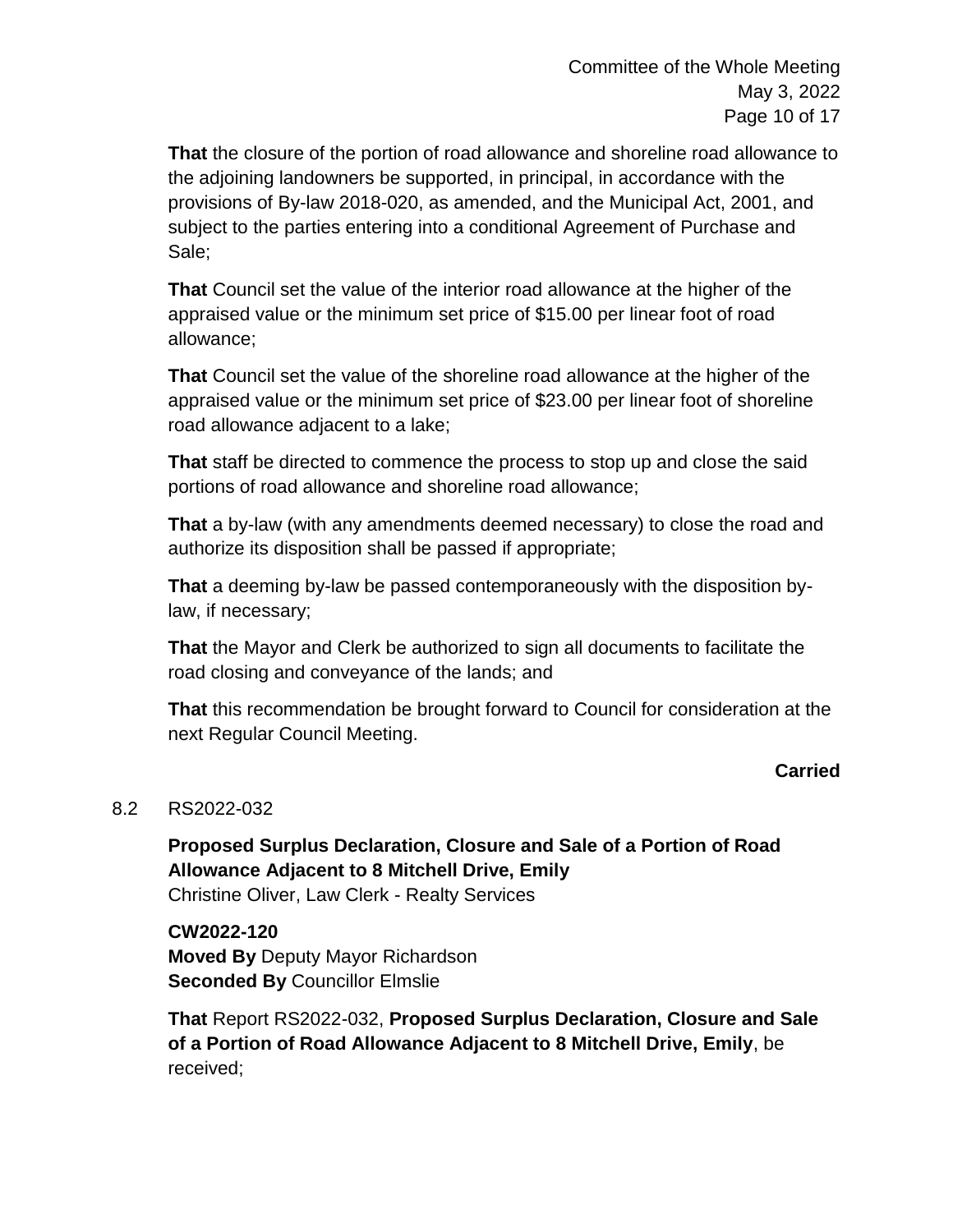**That** the subject property, being a portion of the road allowance adjacent to 8 Mitchell Drive, Emily, City of Kawartha Lakes and legally described as Part Lot 13, Concession 6, Emily, further described as Part 3 on Plan 57R-1596, City of Kawartha Lakes, be declared surplus to municipal needs;

**That** the closure of the portion of road allowance to the adjoining landowner be supported, in principle, in accordance with the provisions of By-Law 2018-020, as amended, and the Municipal Act, 2001, and subject to the parties entering into a conditional Agreement of Purchase and Sale;

**That** Council set the value of the land at the higher of the appraised value or the minimum set price of \$15.00 per linear foot of interior road allowance;

**That** staff be directed to commence the process to stop up and close the said portion of road allowance;

**That** a by-law (with any amendments deemed necessary) to close the road and authorize its disposition shall be passed if appropriate;

**That** a deeming by-law be passed contemporaneously with the disposition bylaw, if necessary;

**That** the Mayor and Clerk be authorized to sign all documents to facilitate the road closing and conveyance of the lands; and

**That** this recommendation be brought forward to Council for consideration at the next Regular Council Meeting.

# **Carried**

# 8.3 CORP2022-006

**2021 Q4 Capital Close** Nicole Esper, Junior Accountant

**CW2022-121 Moved By** Councillor Dunn **Seconded By** Councillor Yeo

**That** Report CORP2022-006, **2021 Q4 Capital Close**, be received;

**That** the capital projects identified in Attachment A to Report CORP2022-006 be approved to be closed due to completion;

**That** the balances in the table below as per Attachment A be transferred to or from the corresponding reserves;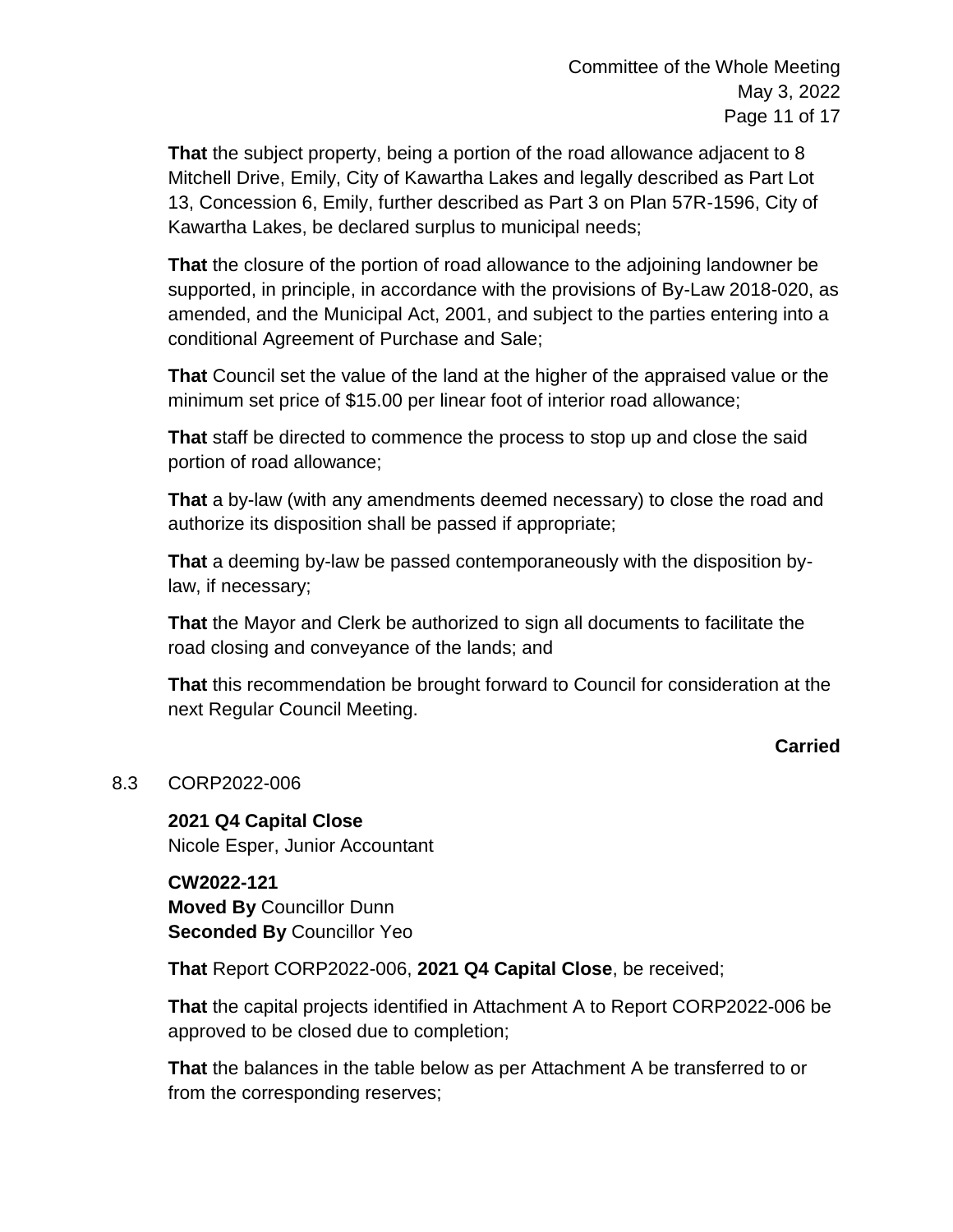Committee of the Whole Meeting May 3, 2022 Page 12 of 17

| <b>Capital Contingency Reserve</b>        | \$818,259.74 |
|-------------------------------------------|--------------|
| Kawartha Lakes Police Contingency Reserve | \$87,229.06  |
| Sewer Infrastructure Reserve              | \$28,328.78  |
| Water Infrastructure Reserve              | \$43,297.29  |

**That** the following projects be granted an extension to June 30, 2022:

- 928171901 \*\*\*M/Y Purchase Parks and Rec Softward (2017)
- 950200500 2020 Cemetery Siteworks (2020)
- 983200400 Urban/Arterial Resurfacing (2020)
- 950180100 Parkland Siteworks (2018) (2018)
- 953180119 Old Gaol Wall (2018)
- 950190100 Parkland Siteworks 2019 (2019)
- 928200100 IT Systems 2020 (2020)
- 983200500 2020 Rural Resurfacing (2020)

**That** the following projects be granted an extension to December 31, 2022:

- 953200401 \*\*\*M/Y Roof Tops 2020-2021 (2020)
- 953180102 \*\*\*M/Y City Hall HVAC 2018-2021 (2018)
- 953200601 \*\*\*M/Y Fenelon Falls Museum 2020-2021 (2020)
- 997130800 Eldon Landfill (2013)
- 950180200 Parkland Facilities (2018)
- 932190100 Fire Facilities 2019 (2019)
- 938190300 Paramedic Equipment 2019 (2019)
- 950190300 2019 Recreation Facilities (2019)
- 950190500 Cemetery Siteworks (2019)
- 932200100 2020 Fire Facilities (2020)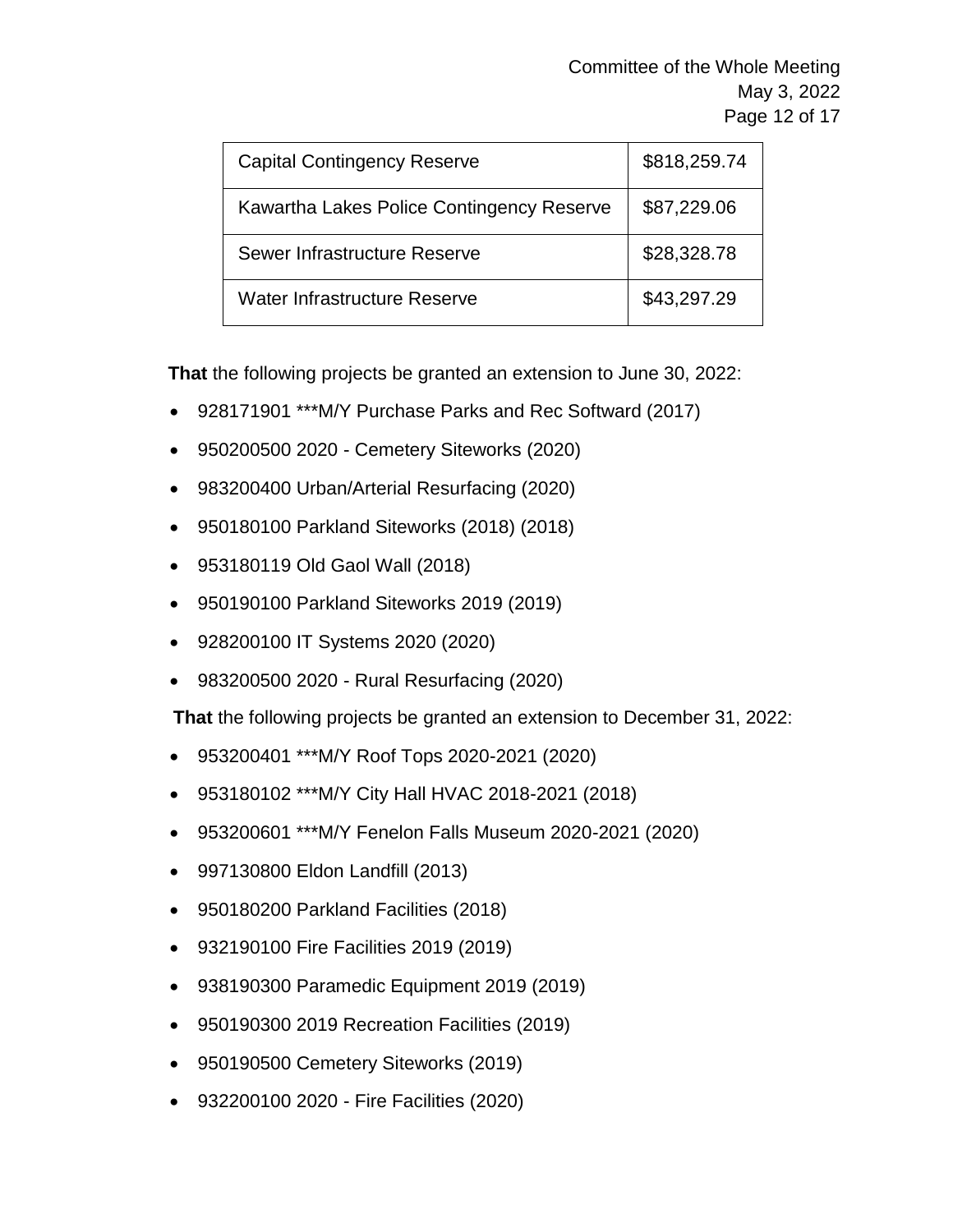Committee of the Whole Meeting May 3, 2022 Page 13 of 17

- 938200200 Ambulance Remount (2) (2020)
- 950200100 2020 Parkland Siteworks (2020)
- 950200300 2020 Recreation Facilities (2020)
- 950200400 2020 P&R Equipment (2020)
- 983201101 2021 Streetlight Components (2020)
- 987200100 Airport Siteworks (2020)
- 950210100 2021 Parkland Sitework/Facility (2021)
- 950210200 2021 Recreation Facilities (2021)
- 950210501 Victoria Pk Armoury HVAC-ICIP (2021)
- 928210100 IT Systems 2021 (2021)
- 997166100 Pump Chamber Construction (2016)
- 998160200 Water Operations Monitor System (2016)
- 998160500 Pinewood Production Well (2016)
- 998161500 Wastewater Operate Monitor System (2016)
- 932172201 Coboconk Fire Hall Upgrades (2017)
- 983170800 Road Restoration WWW Projects (2017)
- 997170200 Landfill Site Works (2017)
- 998170100 Watermain Replacement (2017) (2017)
- 932180100 Fire Facilities Program (2018) (2018)
- 983180100 Bridges (2018) (2018)
- 983190100 Bridges 2019 (2019)
- 983191100 Traffic Signals 2019 (2019)
- 997190100 Landfill Siteworks 2019 (2019)
- 998190100 Water Treatment (2019)
- 998190200 2019 Wastewater Treatment (2019)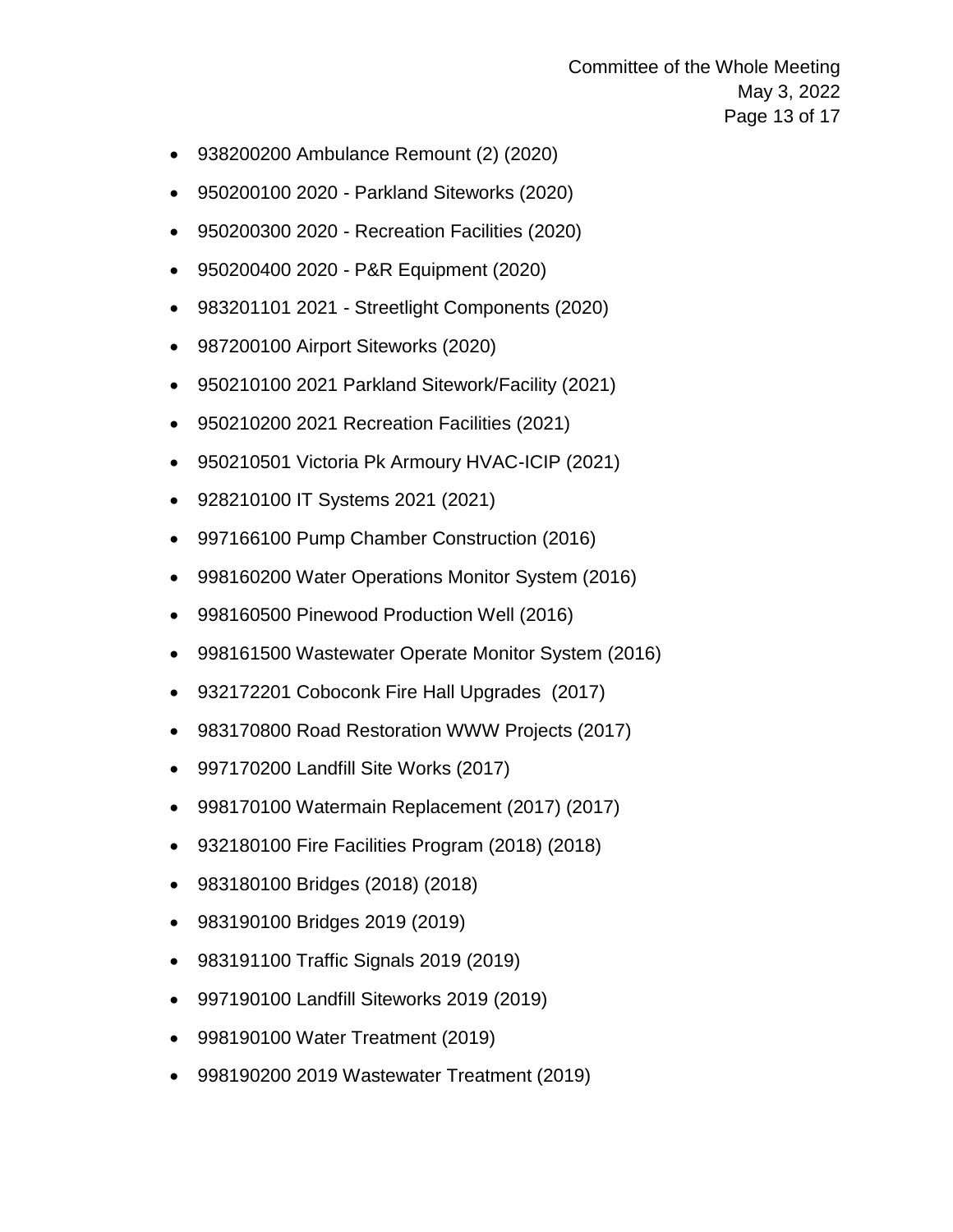Committee of the Whole Meeting May 3, 2022 Page 14 of 17

- 998190300 W Distribution WW Collection (2019)
- 932190300 Fire Equipment 2019 (2019)
- 932200200 2020 Fire Fleet (2020)
- 932200300 2020 Fire Equipment (2020)
- 938200300 2020 Paramedic Equipment (2020)
- 950200200 2020 Parkland Facilities (2020)
- 969200100 2020 Victoria Manor (2020)
- 998200100 2020 Water Treatment (2020)
- 998200400 WWW Studies/Special Projects (2020)
- 991200100 2020 Public Works Facilities (2020)
- 994200100 Transit Stops (2020)
- 932210100 2021 Fire Fleet & Equipment (2021)
- 999210201 FF Emergency Bridge Work (2021)

**That** the following projects be granted an extension to June 30, 2023:

953170501 \*\*\*M/Y Development 68 Lindsay St N (2017); and

**That** this recommendation be brought forward to Council for consideration at the next Regular Council Meeting.

#### **Carried**

#### 8.4 ED2022-019

# **Amendment of Heritage Designation By-Law - 746 Janetville Road, Geographic Township of Manvers**

Emily Turner, Economic Development Officer - Heritage Planning

**CW2022-122 Moved By** Deputy Mayor Richardson **Seconded By** Councillor Yeo

**That** Report ED2022-019, **Amendment of Heritage Designation By-law – 746 Janetville Road, Geographic Township of Manvers**, be received;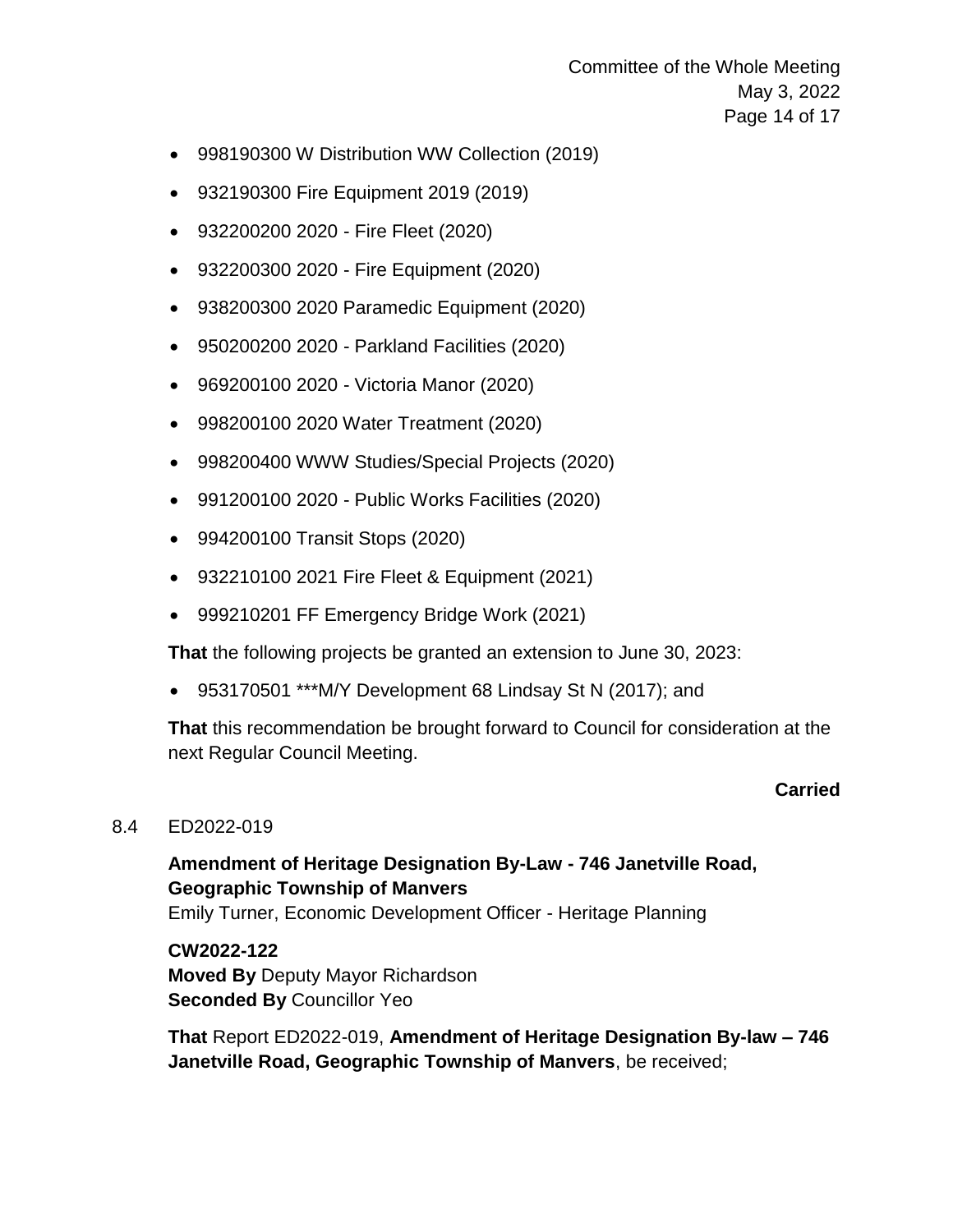**That** the Municipal Heritage Committee's recommendation to amend By-law 2018-144 be endorsed;

**That** staff be authorized to proceed with the process to amend the designating by-law as prescribed by the Ontario Heritage Act and the issuance of a Notice of Intention to Amend;

**That** an amending by-law be brought forward to Council at the next Regular Council Meeting following the end of the notice period; and

**That** this recommendation be brought forward to Council for consideration at the next Regular Council Meeting.

# **Carried**

# 8.5 ED2022-020

# **Proposed Heritage Designation of 6697 Highway 35, Geographic Township of Bexley**

Emily Turner, Economic Development Officer - Heritage Planning

**CW2022-123 Moved By** Councillor Yeo **Seconded By** Councillor Dunn

**That** Report ED2022-020, **Proposed Heritage Designation of 6697 Highway 35, Geographic Township of Bexley**, be received;

**That** the Municipal Heritage Committee's recommendation to designate 6697 Highway 35 under Part IV of the Ontario Heritage Act as being of cultural heritage value or interest be endorsed;

**That** staff be authorized to proceed with the process to designate the subject property under Part IV of the Ontario Heritage Act, including the preparation and circulation of a Notice of Intention to Designate, and preparation of the designating by-law;

**That** a designating by-law be brought forward to Council at the next Regular Council Meeting following the end of the notice period; and

**That** this recommendation be brought forward to Council for consideration at the next Regular Council Meeting.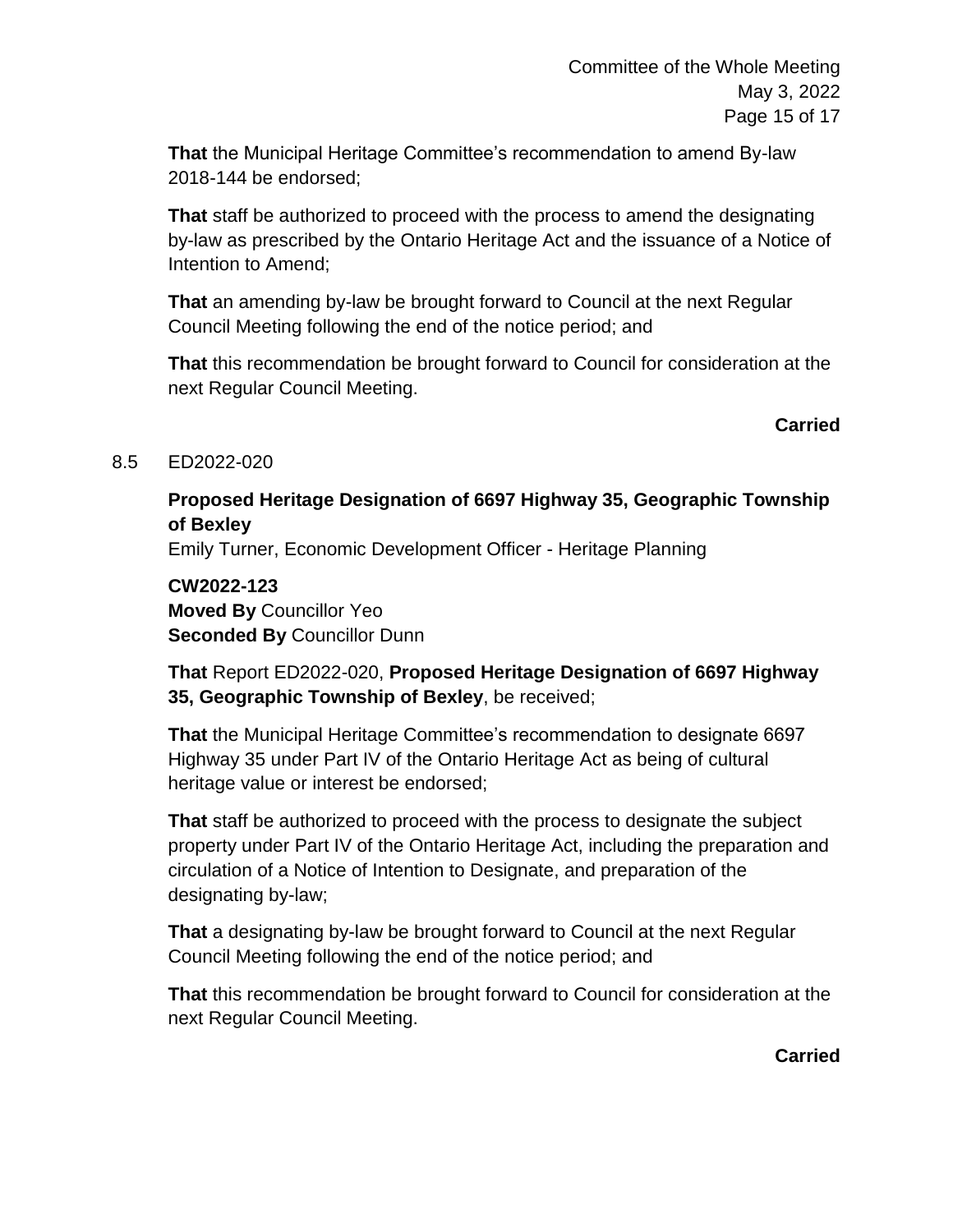Committee of the Whole Meeting May 3, 2022 Page 16 of 17

#### 8.6 CS2022-008

#### **Release of Fenelon Falls Powerlinks Funds**

LeAnn Donnelly, Executive Assistant, Community Services

**CW2022-124 Moved By** Councillor Elmslie **Seconded By** Councillor O'Reilly

**That** Report CS2022-008, **Release of Fenelon Falls Powerlinks Funds**, be received;

**That** \$150,000 be released from the Fenelon Falls Powerlinks Reserve Fund to the Fenelon Falls Chamber of Commerce for a site design study of a lower gorge pedestrian crossing; and

**That** this recommendation be brought forward to Council for consideration at the next Regular Council Meeting.

**Carried**

#### 8.7 ENG2022-018

**Life Cycle Extension, Local Asphalt Road Section Candidates** Mike Farquhar, Supervisor Technical Services

**CW2022-125 Moved By** Councillor O'Reilly **Seconded By** Councillor Dunn

**That** Report ENG2022-018, **Life Cycle Extension, Local Asphalt Road Section Candidates**, be received; and

**That** this recommendation be brought forward to Council for consideration at the next Regular Council meeting.

**Carried**

**CW2022-126 Moved By** Councillor Elmslie **Seconded By** Deputy Mayor Richardson

**That** Sandbar Road (South of Cottage Road to Sandbar Park), Chambers Road (from Mark Road to Highway 35), Clearview Drive (Emily), Palmer Road (Bethany), East Street (Bethany) and Dunn Street (Bobcaygeon) be added to the 2022 Life Cycle Extension Program;